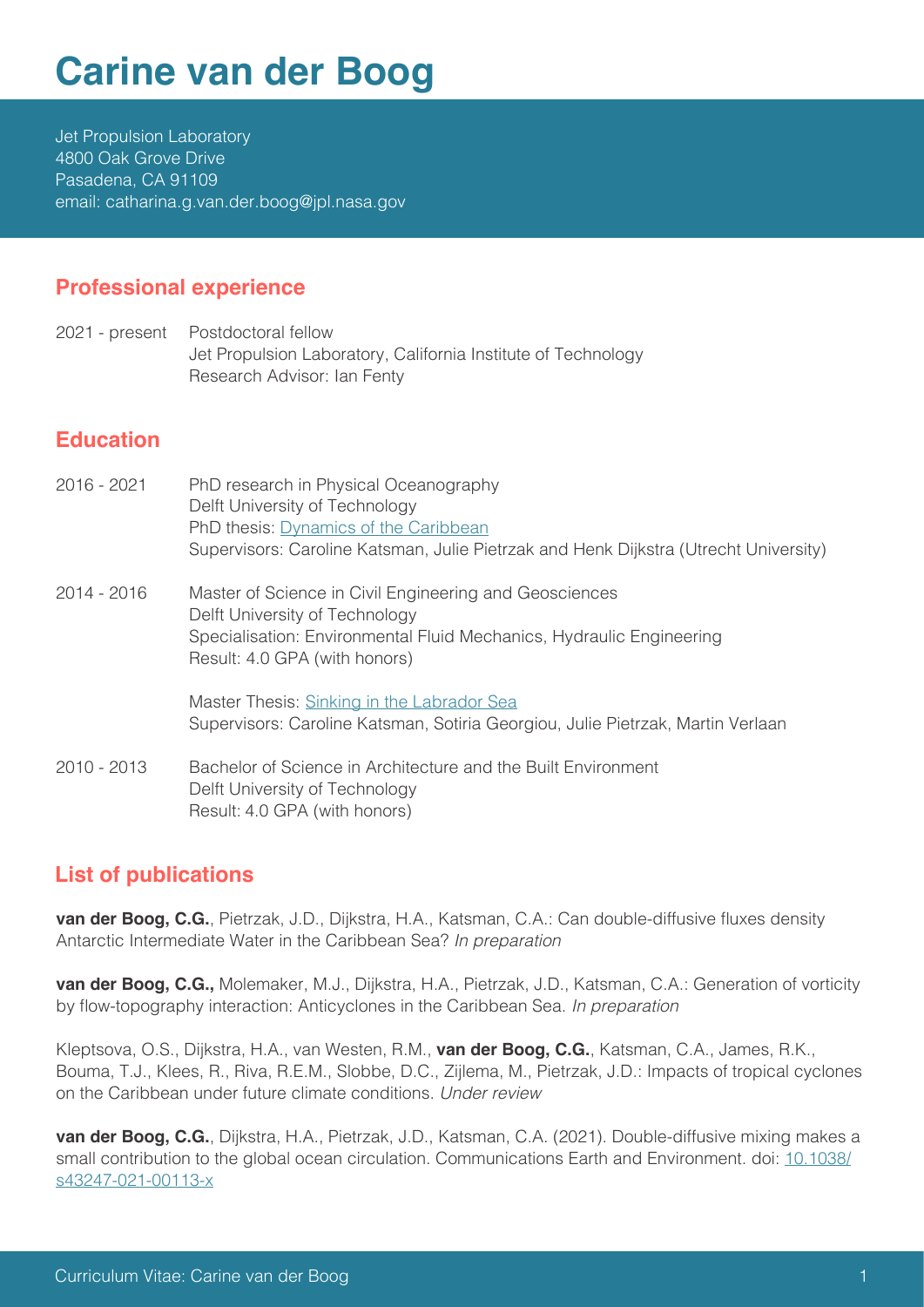**van der Boog, C.G.**, Koetsier, J.O., Dijkstra, H.A., Pietrzak, J.D., Katsman, C.A. (2021). Global dataset of thermohaline staircases obtained from Argo floats and Ice Tethered Profilers. Earth System Science Data. doi: [10.5194/essd-13-43-2021](https://doi.org/10.5194/essd-13-43-2021)

Georgiou, S., Ypma, S.L., Brüggemann, N., Sayol, J.M., **van der Boog, C.G.**, Spence, P., Pietrzak, J.D., Katsman, C.A.: Direct and indirect pathways of convected water masses and their impacts on the overturning dynamics of the Labrador Sea. Journal of Geophysical Research: Oceans. doi: [10.1029/2020JC016654](https://doi.org/10.1029/2020JC016654)

Keyzer, L.M., Herman, P.M.J., Smits, B.P., Pietrzak, J.D., ... , **van der Boog, C.G.**, ... & Dijkstra, H.A.: The potential of coastal ecosystems to mitigate the impact of sea-level rise in shallow tropical bays. Estuarine, Coastal and Shelf Science. doi: [10.1016/j.ecss.2020.107050](https://doi.org/10.1016/j.ecss.2020.107050)

van Westen, R.M., Dijkstra, H.A., **van der Boog, C.G.**, Katsman, C.A., ... & Pietrzak, J.D.: Ocean model resolution dependence of Caribbean sea-level projections. Scientific Reports. doi: [10.1038/s41598-020-](https://doi.org/10.1038/s41598-020-71563-0) [71563-0](https://doi.org/10.1038/s41598-020-71563-0)

James, R.K., Lynch, A., Herman, P.M.J., ... , **van der Boog, C.G.**, ... & Bouma, T.J. (2020). Tropical biogeomorphic seagrass landscapes for coastal protection: persistence and wave attenuation under major storm events. Ecosystems. doi: [10.1007/s10021-020-00519-2](https://doi.org/10.1007/s10021-020-00519-2)

**van der Boog, C.G.**, Pietrzak, J.D., Dijkstra, H.A., Brüggemann, N., Van Westen, R.M., James, R.K., ... & Katsman, C.A. (2019). The impact of upwelling on the intensification of anticyclonic ocean eddies in the Caribbean Sea. Ocean Science. doi: [10.5194/os-15-1419-2019](https://doi.org/10.5194/os-15-1419-2019)

**van der Boog, C.G.**, de Jong, M.F., Scheidat, M., Leopold, M.F., ... & Katsman, C.A. (2019). Hydrographic and biological survey of a surface‐intensified anticyclonic eddy in the Caribbean Sea. Journal of Geophysical Research: Oceans. doi: [10.1029/2018JC014877](https://doi.org/10.1029/2018JC014877)

Haakman, K., Sayol, J.M., **van der Boog, C.G.**, & Katsman, C.A. (2019). Statistical characterization of the observed cold wake induced by North Atlantic hurricanes. Remote Sensing. doi: [10.3390/rs11202368](https://doi.org/10.3390/rs11202368)

Georgiou, S., **van der Boog, C.G.**, Brüggemann, N., Ypma, S.L., Pietrzak, J.D., & Katsman, C.A. (2019). On the interplay between downwelling, deep convection and mesoscale eddies in the Labrador Sea. Ocean Modelling. doi: [10.1016/j.ocemod.2019.02.004](http://doi.org/10.1016/j.ocemod.2019.02.004)

James, R. K., Silva, R., van Tussenbroek, B. I., Escudero-Castillo, ..., **van der Boog, C. G.**, ... & Bouma, T.J. (2019). Maintaining tropical beaches with seagrass and algae: a promising alternative to engineering solutions. BioScience. doi: [10.1093/biosci/biy154](https://doi.org/10.1093/biosci/biy154)

van Westen, R. M., Dijkstra, H. A., Klees, R., Riva, R. E., Slobbe, D. C., **van der Boog, C. G.**, ... & James, R. K. (2018). Mechanisms of the 40–70 day variability in the Yucatan Channel volume transport. Journal of Geophysical Research: Oceans. doi: [10.1002/2017JC013580](https://doi.org/10.1002/2017JC013580)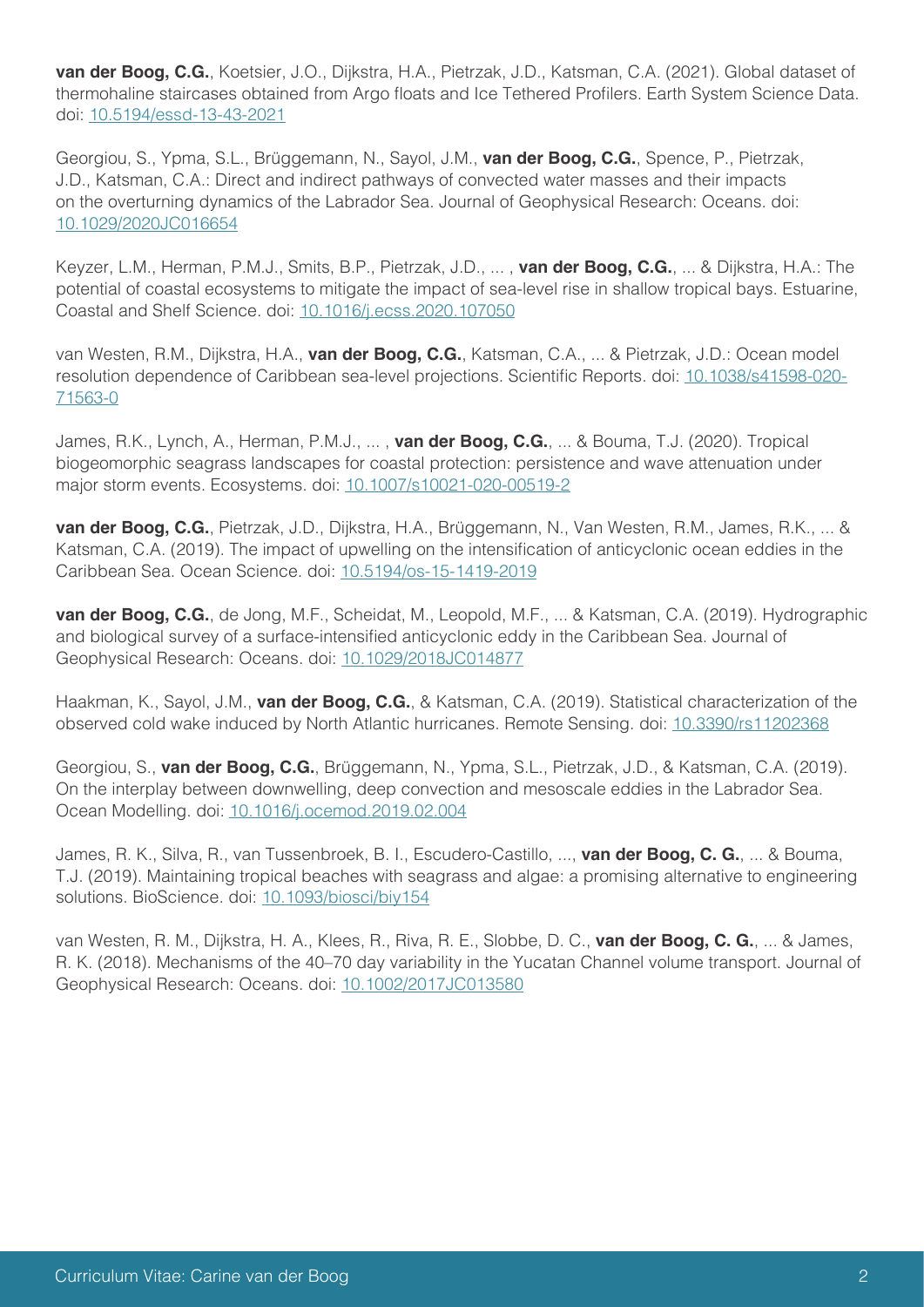## **Selected presentations**

| 2021 | Virtual European Physical Oceanography and Shelf Seas Seminar<br>Online presentation: Double-diffusive mixing makes a small contribution to the ocean<br>circulation.                       |
|------|---------------------------------------------------------------------------------------------------------------------------------------------------------------------------------------------|
| 2021 | KITP Layering in Atmospheres, Oceans and Plasmas<br>Invited online presentation: Double-diffusive mixing makes a small contribution to the<br>ocean circulation.                            |
| 2020 | Hydraulic Engineering Colloquium, Delft, NL<br>Online lunch seminar: The global impact of thermohaline staircases                                                                           |
| 2020 | European Geosciences Union General Assembly, Vienna, AT<br>Online presentation: The impact of thermohaline staircases: estimates from a global<br>analysis of Argo floats                   |
| 2020 | Ocean Sciences Meeting, Portland, USA<br>Poster: The impact of upwelling and river outflow on the mesoscale variability in the<br>Caribbean Sea                                             |
| 2019 | European Geosciences Union General Assembly, Vienna, AT<br>Invited oral presentation: Hydrographic and biological survey of a surface-intensified<br>anticyclonic eddy in the Caribbean Sea |
| 2019 | European Geosciences Union General Assembly, Vienna, AT<br>PICO: The impact of upwelling on the intensification of anticyclones in the Caribbean Sea                                        |
| 2018 | University of California Los Angeles, Los Angeles, USA<br>Lunch seminar: A preview of the first results on the formation of Caribbean anticyclones                                          |
| 2018 | European Geosciences Union General Assembly, Vienna, AT<br>Poster: Mechanisms affecting the life cycle of anticyclones in the Caribbean Sea                                                 |

## **Media attention**

| 2018 | Interview on Dutch national radio about the measurements of a Caribbean anticyclone.                                |
|------|---------------------------------------------------------------------------------------------------------------------|
| 2018 | News article on Kennislink about how to select the right cruise track for a hydrographic<br>survey.                 |
| 2018 | Highlight story about the hydrographic survey in the Delft University of Technology's<br>Stories of Science series. |

## **Awards**

| 2018 |  |  | <u>Outstanding Student Poster and PICO Award</u> at the EGU General Assembly 2018 |  |
|------|--|--|-----------------------------------------------------------------------------------|--|
|      |  |  |                                                                                   |  |

Awarded with 11 days of ship time to perform a hydrographic section through an eddy as a part of the [NICO-expedition](https://nico-expeditie.nl/) 2017